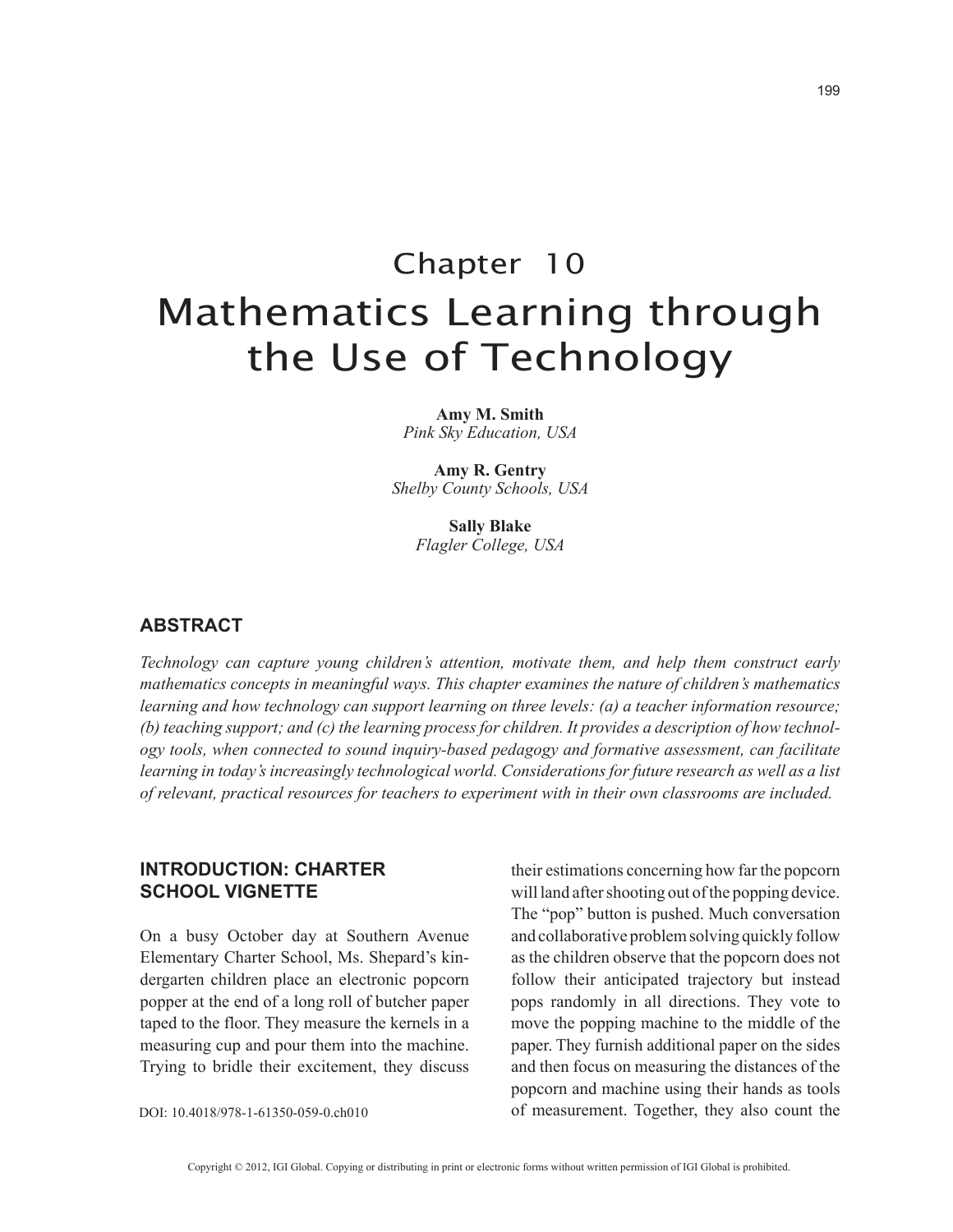popcorn. Ms. Shepard documents the children's learning by taking pictures with her digital camera and recording their words on her laptop computer. All the while, she guides the children to think about and discuss their original hypotheses compared with the actual data collected and the differences in measurements. She also facilitates a conversation about how many kernels actually popped compared to the cup of kernels placed in the machine. The documentation will later serve as a foundation for thinking, learning and teaching as students and teachers revisit the experiment. For now, each child moves to a table to enjoy the edible manipulative while placing a mark on paper for every ten pieces eaten and reflecting on the experience in their journals.

A quick glance around the classroom reveals multiple applications of technology (besides the popcorn popper) that this creative teacher uses to facilitate her young students' development of early math skills. Learning is constructed within the context of inter-disciplinary, fun and meaningful activities that promote higher-order thinking skills. There are estimation jars sorted with differing colored popcorn kernels on a shelf with nearby corresponding printed-out bar graph. In one area of the room, kernels have been carefully placed in squares of a one-hundreds chart, and a nearby computer screen invites a pair of children to work on a similar interactive virtual manipulative hundreds chart. Ms. Shepard has also retrieved popcorn images printed from ClipArt and displays ordinal numbers and kindergarten-level math vocabulary words on them. A completed pie chart shows "Our Favorite Ways to Eat Popcorn" (i.e., with butter, with salt, with butter and salt, plain). The walls and shelves also hold child-created poems (typed with the help of older peers) from Word processing programs, popcorn songs and literature derived from the Internet. The words of children's theories in response to a question posed by the teacher are also evident: Why does popcorn pop? Next to the early theories are text and photos from http://www.tellmewhyfacts.com that supply the answer. (In short, when heated, pressure builds up from the steam of a small amount of water that exists inside the kernel). Finally, a hardcopy of a list of relevant hyperlinks that children can access to play popcorn-themed learning games is embedded on a popcorn themed bulletin board that depicts a web of disciplines and associated standards for learning.

The above vignette illustrates integrated learning opportunities for young children in mathematics, science and literacy supported by the use of technology. This activity uses technology in two ways, as a teacher information resource and as learning process tools for children to support exploration and conceptual development of mathematical skills and thinking. The use of multiple forms of data, graphing, counting and tallies and real materials allow children to think about multiple representations and communication, both important concepts in mathematics. The recording of this investigation through digital media provides data storage for future comparisons of similar investigations so children can identify patterns to make inferences from multiple observations and repeating conceptual activities to support learning. The use of real 3-dimensional objects and the transfer to 2-dimensional representatives through computer games and photos is another important element of mathematical thinking. The active exploration combined with the children's dialogue about the investigation included predictions, comparisons, actual data analysis and planning for adjustment of conditions support the ideas of Vygotsky (1978) through active discourse and social interaction. This teacher prepared a mathematically concept rich environment through the use of technology. Technology as a resource and a learning process tool is changing the educational environments in the field of early mathematics in the United States.

The world of mathematics can be an exciting exploration for the young child when combined with technology in a supportive mathematics rich learning environment. Hasselbring and Glaser